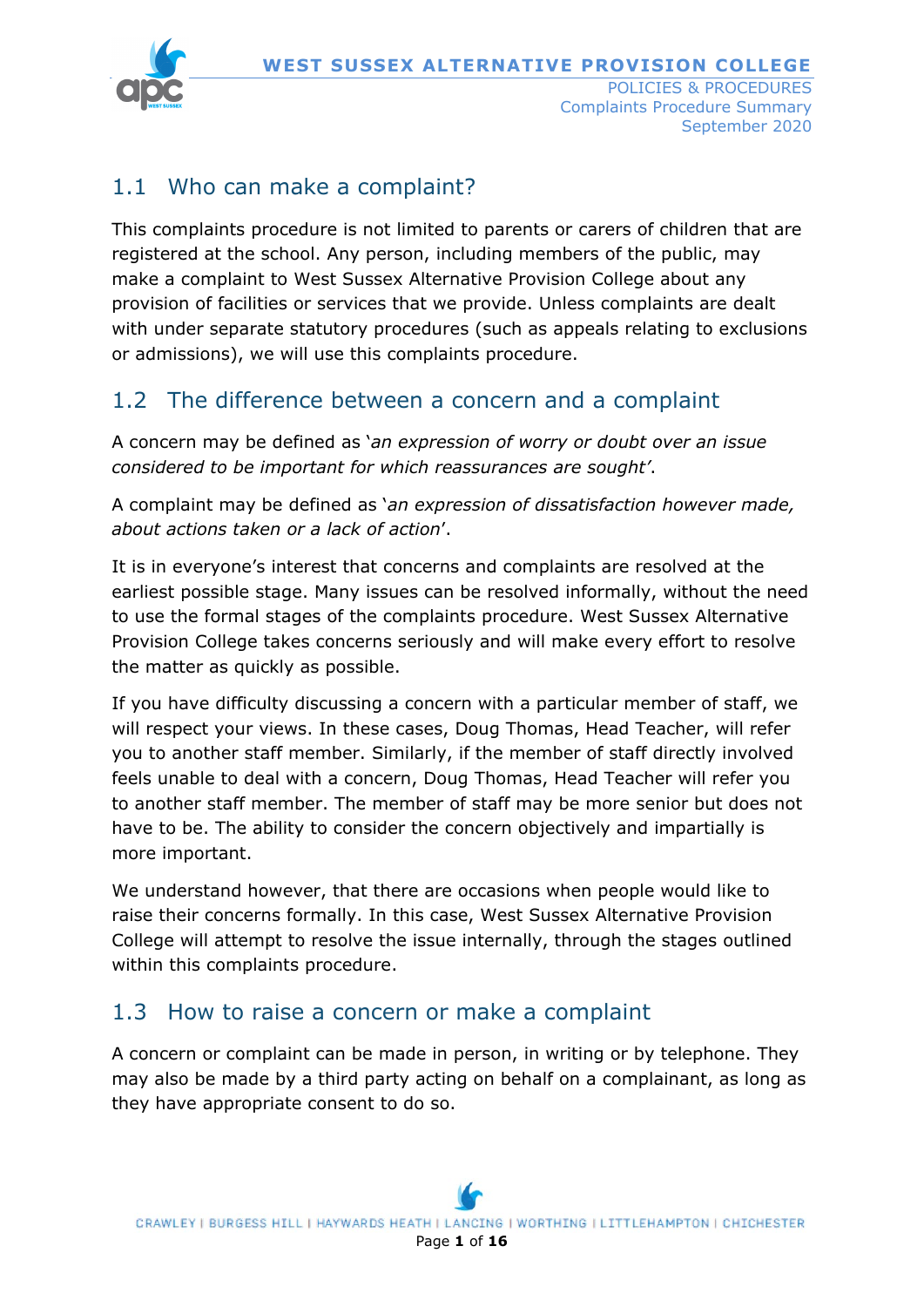

Concerns should be raised with either the class teacher, a member of staff or the head teacher. If the issue remains unresolved, the next step is to make a formal complaint.

Complainants should not approach individual governors to raise concerns or complaints. They have no power to act on an individual basis and it may also prevent them from considering complaints at Stage 2 of the procedure.

Complaints against school staff (except the head teacher) should be made in the first instance, to the head teacher via the school office*.* Please mark them as Private and Confidential.

Complaints that involve or are about the head teacher should be addressed to the Chair of Governors, via the school office. Please mark them as Private and Confidential.

Complaints about the Chair of Governors, any individual governor or the whole governing body should be addressed to the Clerk to the Governing Body via the school office. Please mark them as Private and Confidential.

For ease of use, a template complaint form is included at the end of this procedure. If you require help in completing the form, please contact the school office. You can also ask third party organisations like the Citizens Advice to help you.

In accordance with equality law, we will consider making reasonable adjustments if required, to enable complainants to access and complete this complaints procedure. For instance, providing information in alternative formats, assisting complainants in raising a formal complaint or holding meetings in accessible locations.

## 1.4 Anonymous complaints

We will not normally investigate anonymous complaints. However, the head teacher or Chair of Governors, if appropriate, will determine whether the complaint warrants an investigation.

### 1.5 Time scales

You must raise the complaint within three months of the incident or, where a series of associated incidents have occurred, within three months of the last of these incidents. We will consider complaints made outside of this time frame if exceptional circumstances apply.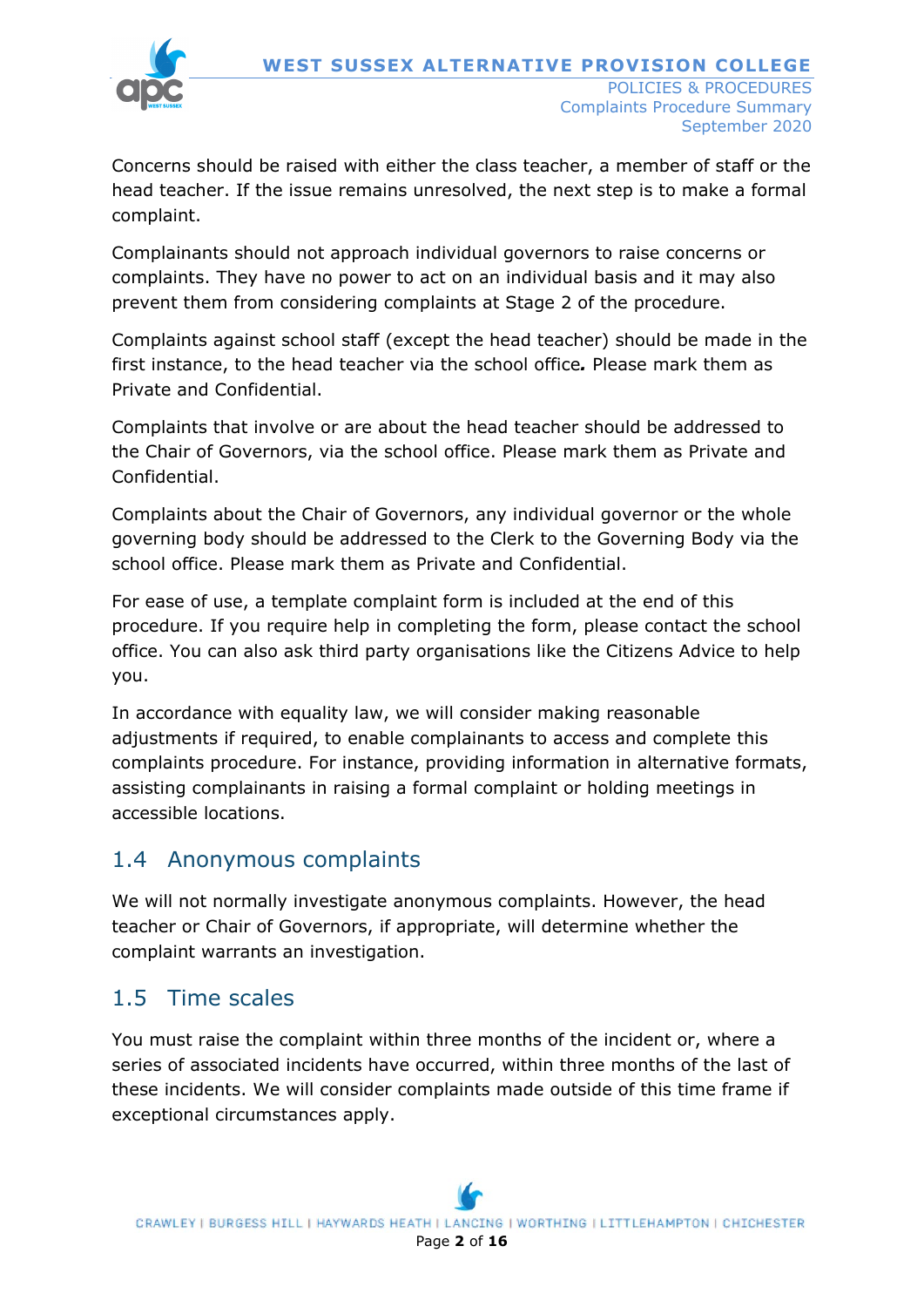**WEST SUSSEX ALTERNATIVE PROVISION COLLEGE**



POLICIES & PROCEDURES Complaints Procedure Summary September 2020

# 1.6 Complaints received outside of term time

We will consider complaints made outside of term time to have been received on the first school day after the holiday period.

### 1.7 Scope of this Complaints Procedure

This procedure covers all complaints about any provision of community facilities or services by West Sussex Alternative Provision College, other than complaints that are dealt with under other statutory procedures, including those listed below.

| <b>Exceptions</b>                                                                    | Who to contact                                                                                                                                                                                             |
|--------------------------------------------------------------------------------------|------------------------------------------------------------------------------------------------------------------------------------------------------------------------------------------------------------|
| Admissions to schools                                                                | Concerns about admissions, statutory                                                                                                                                                                       |
| Statutory assessments of<br>$\bullet$                                                | assessments of Special Educational Needs, or                                                                                                                                                               |
| <b>Special Educational Needs</b>                                                     | school re-organisation proposals should be raised                                                                                                                                                          |
| School re-organisation<br>$\bullet$                                                  | with the appropriate team within West Sussex                                                                                                                                                               |
| proposals                                                                            | <b>County Council</b>                                                                                                                                                                                      |
|                                                                                      |                                                                                                                                                                                                            |
| Matters likely to require a<br>$\bullet$<br><b>Child Protection</b><br>Investigation | Complaints about child protection matters are<br>handled under our child protection and<br>safeguarding policy and in accordance with<br>relevant statutory guidance.                                      |
|                                                                                      | If you have serious concerns, you may wish to<br>contact the local authority designated officer<br>(LADO) who has local responsibility for<br>safeguarding or the Multi-Agency Safeguarding<br>Hub (MASH): |
|                                                                                      | The LADO for West Sussex County Council is<br>Lindsey Tunbridge-Adams                                                                                                                                      |
|                                                                                      | Email:<br>Tel: 0330 222 3339                                                                                                                                                                               |
|                                                                                      | Lindsey.Tunbridge-Adams@westsussex.gov.uk                                                                                                                                                                  |
|                                                                                      |                                                                                                                                                                                                            |
|                                                                                      | The Assistant LADO is Claire Coles                                                                                                                                                                         |
|                                                                                      | Tel: 0330 222 3339<br>Email:                                                                                                                                                                               |
|                                                                                      | Claire.Coles@westsussex.gov.uk                                                                                                                                                                             |
|                                                                                      | <b>MASH</b>                                                                                                                                                                                                |

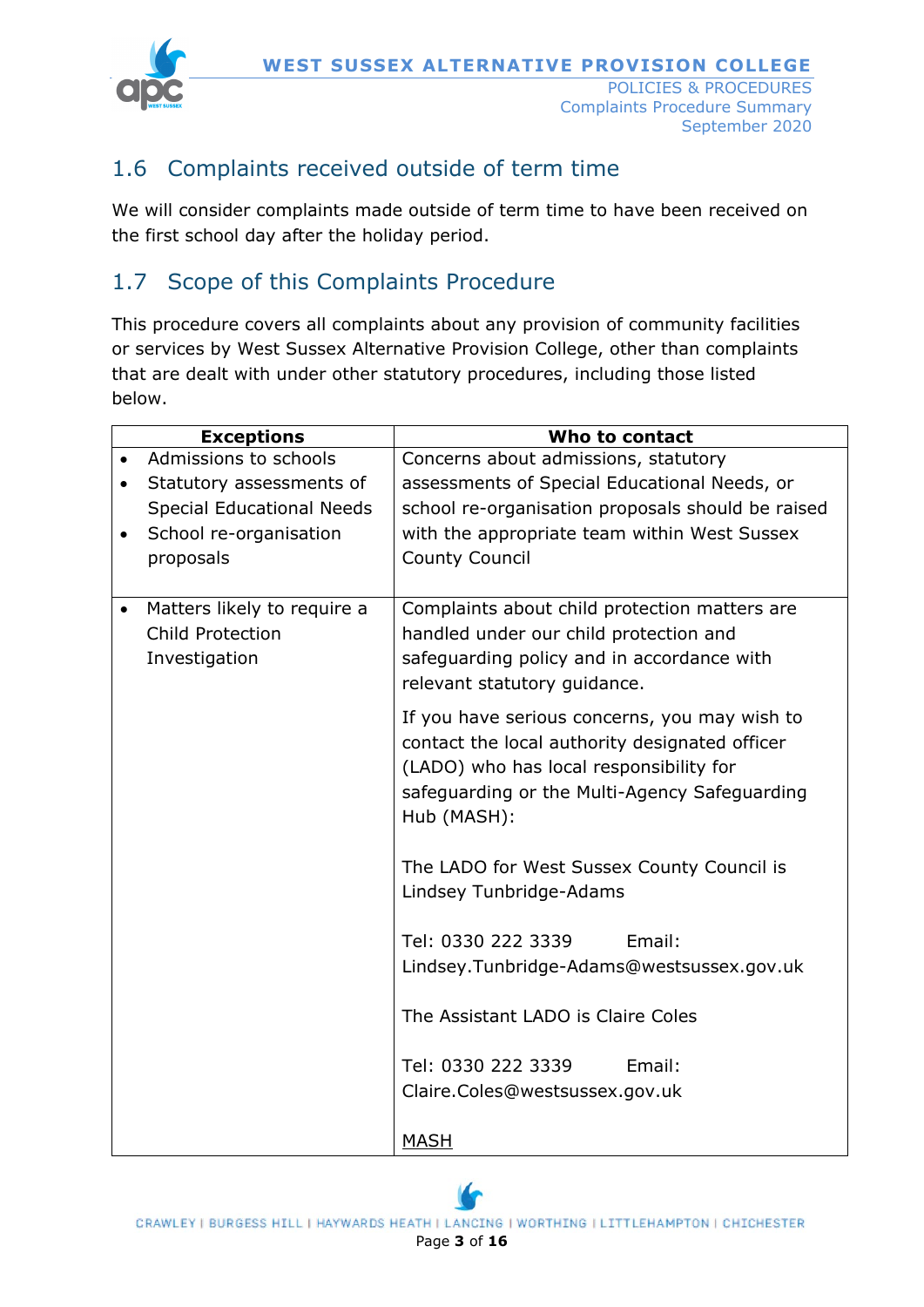

|                                                                         | MASH@westsussex.gcsx.gov.uk<br>Telephone: 01403 229 900<br>Out of Hours: 0330 222 6664                                                                                                                                                                                         |
|-------------------------------------------------------------------------|--------------------------------------------------------------------------------------------------------------------------------------------------------------------------------------------------------------------------------------------------------------------------------|
| Exclusion of children from<br>school*                                   | Further information about raising concerns about<br>exclusion can be found at: www.gov.uk/school-<br>discipline-exclusions/exclusions.                                                                                                                                         |
|                                                                         | *complaints about the application of the behaviour<br>policy can be made through the school's<br>complaints procedure.                                                                                                                                                         |
| Whistleblowing/Confidential<br>Reporting                                | We have an internal whistleblowing procedure for<br>all our employees, including temporary staff and<br>contractors.                                                                                                                                                           |
|                                                                         | The Secretary of State for Education is the<br>prescribed person for matters relating to<br>education for whistleblowers in education who do<br>not want to raise matters direct with their<br>employer. Referrals can be made at:<br>www.education.gov.uk/contactus.          |
|                                                                         | Volunteer staff who have concerns about our<br>school should complain through the school's<br>complaints procedure. You may also be able to<br>complain direct to the LA or the Department for<br>Education (see link above), depending on the<br>substance of your complaint. |
| Staff grievances                                                        | Complaints from staff will be dealt with under the<br>school's internal grievance procedures.                                                                                                                                                                                  |
| Staff conduct                                                           | Complaints about staff will be dealt with under the<br>school's internal disciplinary procedures, if<br>appropriate.                                                                                                                                                           |
|                                                                         | Complainants will not be informed of any<br>disciplinary action taken against a staff member<br>as a result of a complaint. However, the<br>complainant will be notified that the matter is<br>being addressed.                                                                |
| Complaints about services<br>provided by other<br>providers who may use | Providers should have their own complaints<br>procedure to deal with complaints about service.<br>Please contact them direct.                                                                                                                                                  |

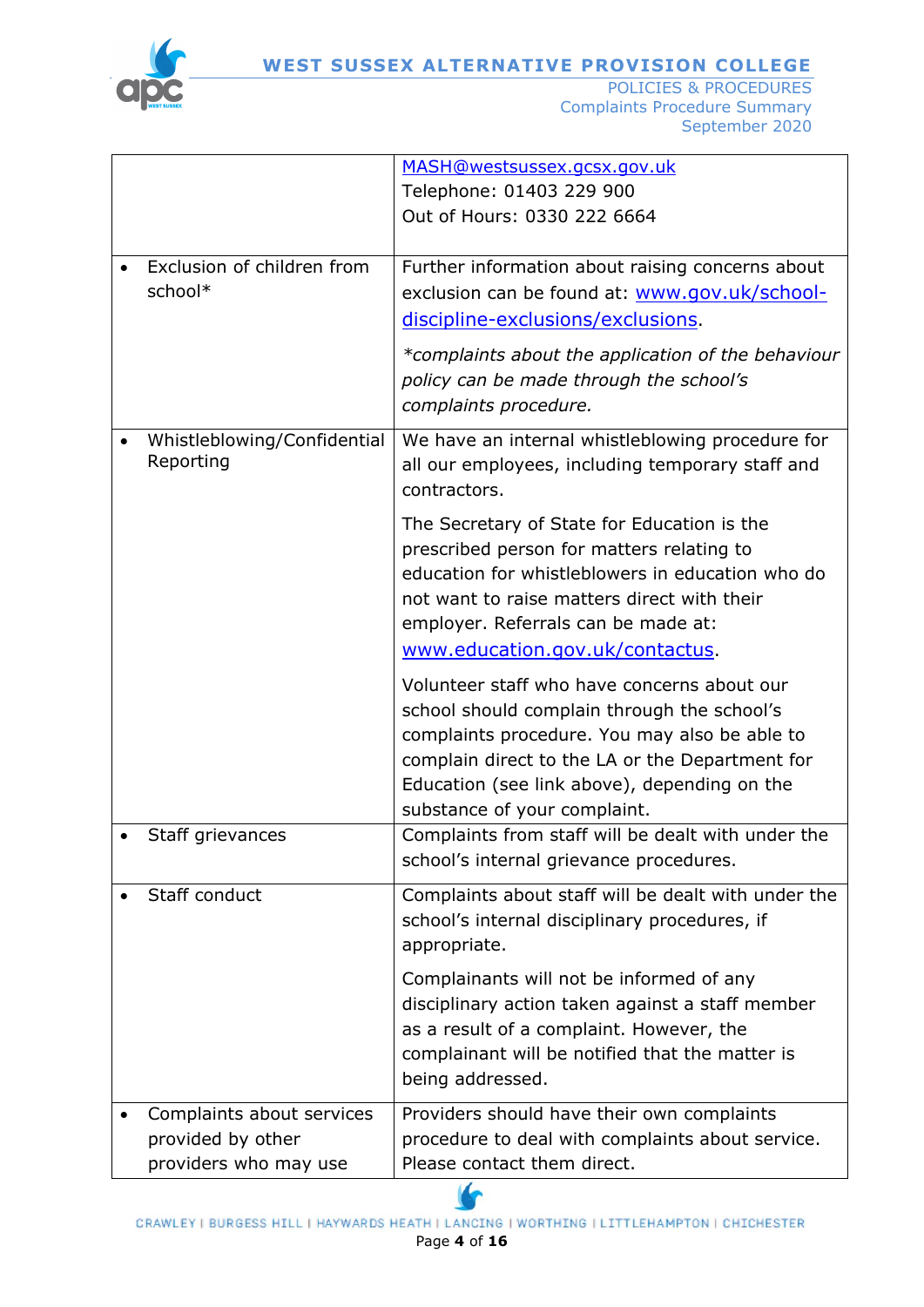

| school premises or facilities |                                                 |
|-------------------------------|-------------------------------------------------|
| National Curriculum -         | Please contact the Department for Education at: |
| content                       | www.education.gov.uk/contactus                  |

If other bodies are investigating aspects of the complaint, for example the police, local authority (LA) safeguarding teams or Tribunals, this may impact on our ability to adhere to the timescales within this procedure or result in the procedure being suspended until those public bodies have completed their investigations.

If a complainant commences legal action against West Sussex Alternative Provision College in relation to their complaint, we will consider whether to suspend the complaints procedure in relation to their complaint until those legal proceedings have concluded.

### 1.8 Resolving complaints

At each stage in the procedure, West Sussex Alternative Provision College wants to resolve the complaint. If appropriate, we will acknowledge that the complaint is upheld in whole or in part. In addition, we may offer one or more of the following:

- an explanation
- an admission that the situation could have been handled differently or better
- an assurance that we will try to ensure the event complained of will not recur
- an explanation of the steps that have been or will be taken to help ensure that it will not happen again and an indication of the timescales within which any changes will be made
- an undertaking to review school policies in light of the complaint
- an apology.

## 1.9 Withdrawal of a Complaint

If a complainant wants to withdraw their complaint, we will ask them to confirm this in writing.

## 2 Stage 1

**2.1** Formal complaints must be made to the head teacher (unless they are about the head teacher), via the school office. This may be done in person, in writing (preferably on the Complaint Form), or by telephone.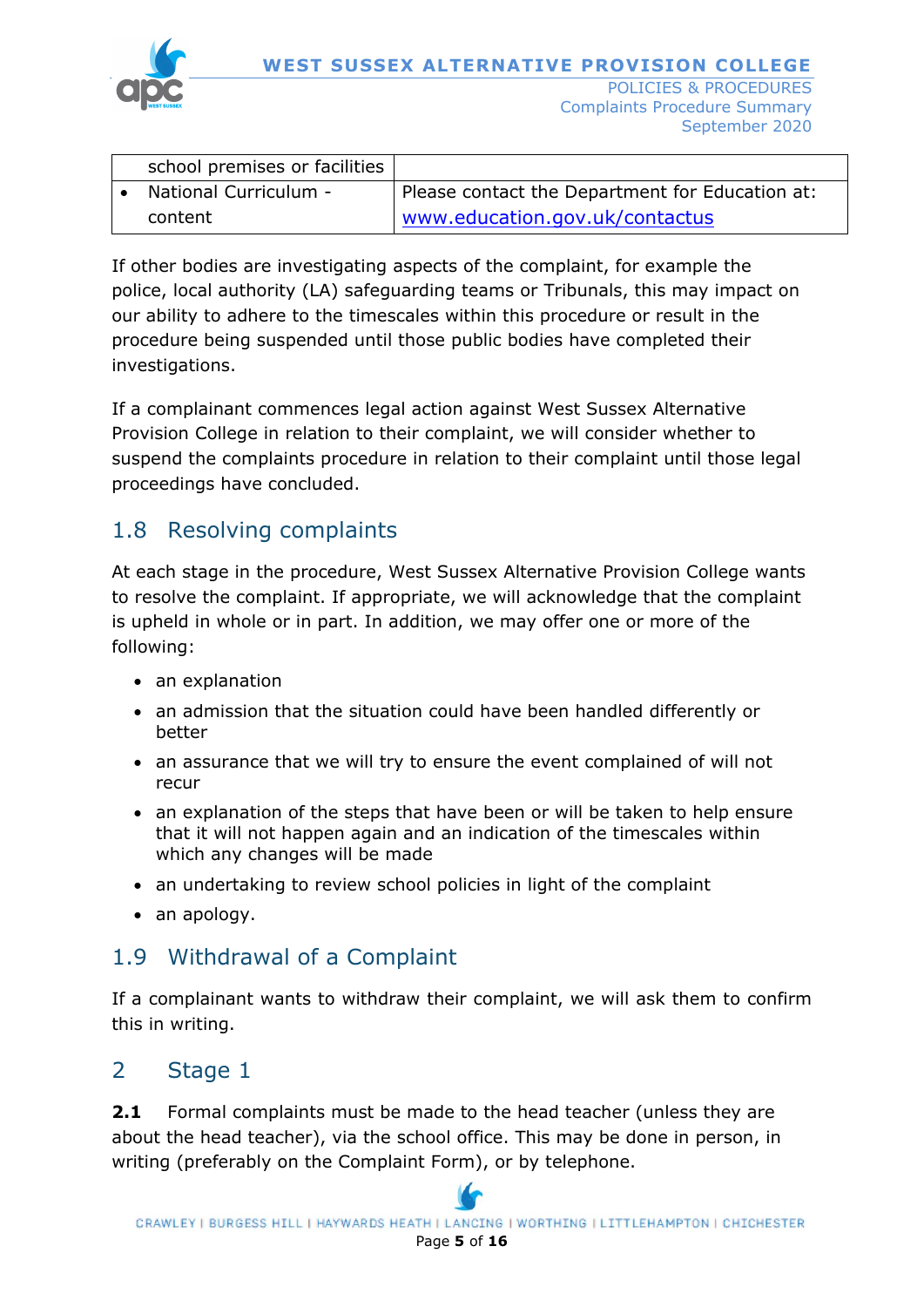

**2.2** The head teacher will record the date the complaint is received and will acknowledge receipt of the complaint in writing (either by letter or email) within 5 school days.

**2.3** Within this response, the head teacher will seek to clarify the nature of the complaint, ask what remains unresolved and what outcome the complainant would like to see. The head teacher can consider whether a face to face meeting is the most appropriate way of doing this.

*Note: The head teacher may delegate the investigation to another member of the school's senior leadership team but not the decision to be taken.*

**2.4** During the investigation, the head teacher (or investigator) will:

- if necessary, interview those involved in the matter and/or those complained of, allowing them to be accompanied if they wish
- keep a written record of any meetings/interviews in relation to their investigation.

**2.5** At the conclusion of their investigation, the head teacher will provide a formal written response within 15 school days of the date of receipt of the complaint.

**2.6** If the head teacher is unable to meet this deadline, they will provide the complainant with an update and revised response date.

**2.7** The response will detail any actions taken to investigate the complaint and provide a full explanation of the decision made and the reason(s) for it. Where appropriate, it will include details of actions West Sussex Alternative Provision College will take to resolve the complaint.

**2.8** The head teacher will advise the complainant of how to escalate their complaint should they remain dissatisfied with the outcome of Stage 1.

**2.9** If the complaint is about the head teacher, or a member of the governing body (including the Chair or Vice-Chair), a suitably skilled governor will be appointed to complete all the actions at Stage 1.

**2.10** Complaints about the chair, vice chair or member of the governing body must be made to the Clerk, via the school office.

**2.11** If the complaint is:

- jointly about the Chair and Vice Chair or
- the entire governing body or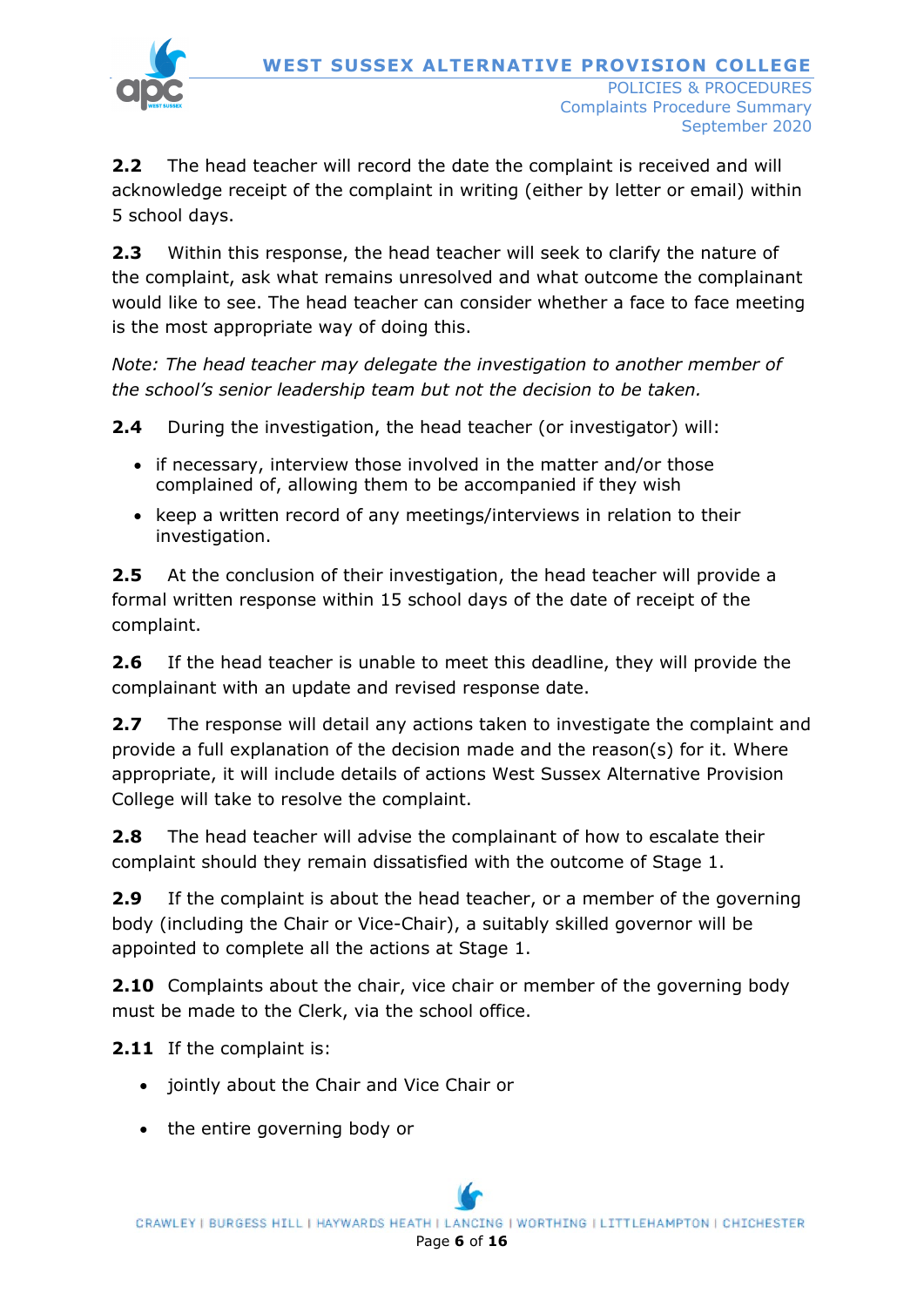**WEST SUSSEX ALTERNATIVE PROVISION COLLEGE**



- POLICIES & PROCEDURES Complaints Procedure Summary September 2020
- the majority of the governing body

Stage 1 will be considered by an independent investigator appointed by the governing body. At the conclusion of their investigation, the independent investigator will provide a formal written response.

## 3 Stage 2

**3.1** If the complainant is dissatisfied with the outcome at Stage 1 and wishes to take the matter further, they can escalate the complaint to Stage 2 – a meeting with members of the governing body's complaints committee, which will be formed of the first three, impartial, governors available. This is the final stage of the complaints procedure.

**3.2** A request to escalate to Stage 2 must be made to the Clerk, via the school office, within 20 school days of receipt of the Stage 1 response.

**3.3** The Clerk will record the date the complaint is received and acknowledge receipt of the complaint in writing (either by letter or email) within 5 school days.

**3.4** Requests received outside of this time frame will only be considered if exceptional circumstances apply.

**3.5** The Clerk will write to the complainant to inform them of the date of the meeting. They will aim to convene a meeting within 15 school days of receipt of the Stage 2 request. If this is not possible, the Clerk will provide an anticipated date and keep the complainant informed.

**3.6** If the complainant rejects the offer of three proposed dates, without good reason, the Clerk will decide when to hold the meeting. It will then proceed in the complainant's absence on the basis of written submissions from both parties.

**3.7** The complaints committee will consist of at least three governors with no prior involvement or knowledge of the complaint. Prior to the meeting, they will decide amongst themselves who will act as the Chair of the Complaints Committee. If there are fewer than three governors from West Sussex Alternative Provision College available, the Clerk will source any additional, independent governors through another local school or through their LA's Governor Services team, in order to make up the committee. Alternatively, an entirely independent committee may be convened to hear the complaint at Stage 2.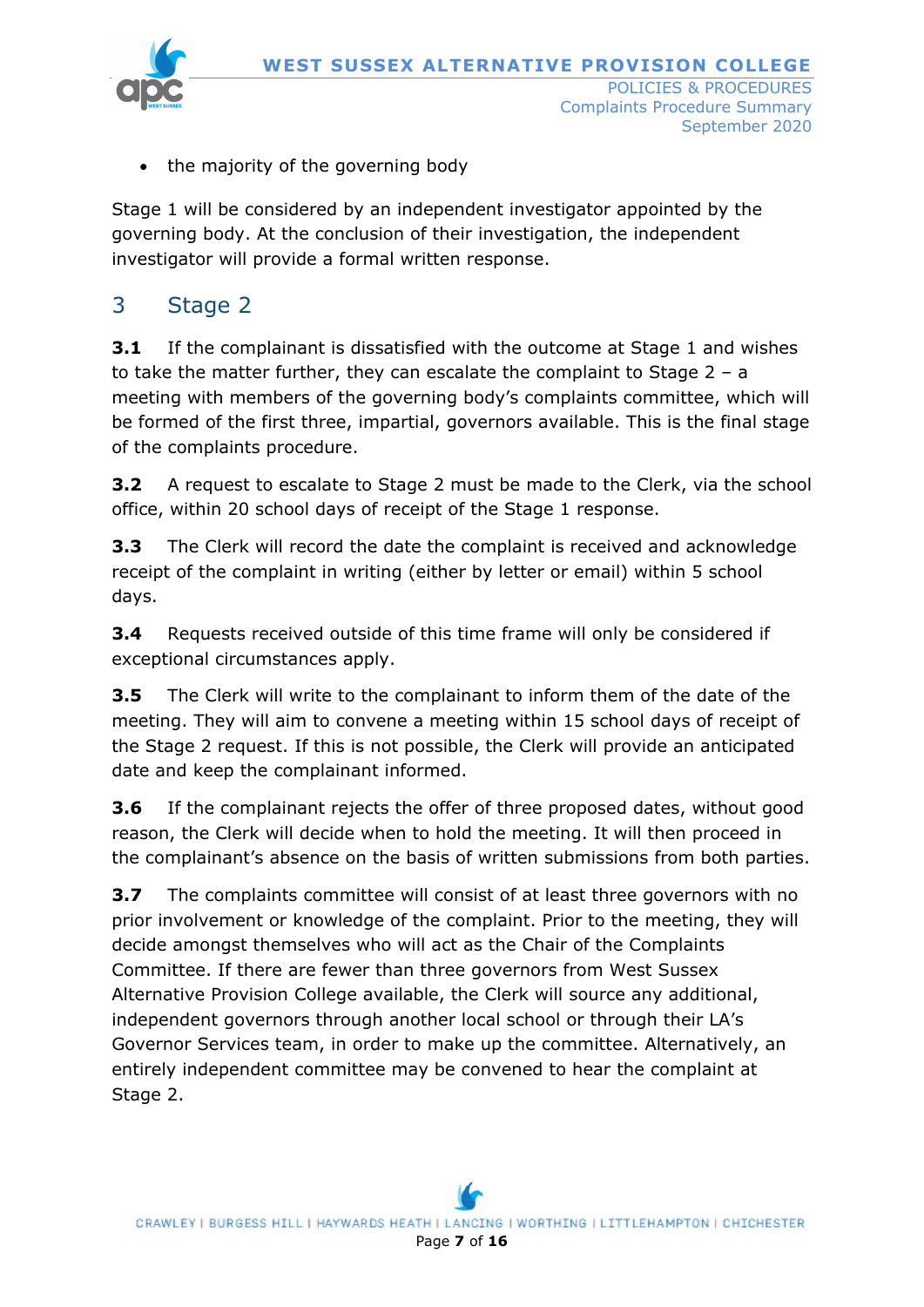

**3.8** The committee will decide whether to deal with the complaint by inviting parties to a meeting or through written representations, but in making their decision they will be sensitive to the complainant's needs.

**3.9** If the complainant is invited to attend the meeting, they may bring someone along to provide support. This can be a relative or friend. Generally, we do not encourage either party to bring legal representatives to the committee meeting. However, there may be occasions when legal representation is appropriate.

**3.10** For instance, if a school employee is called as a witness in a complaint meeting, they may wish to be supported by union and/or legal representation.

*Note: Complaints about staff conduct will not generally be handled under this complaints procedure. Complainants will be advised that any staff conduct complaints will be considered under staff disciplinary procedures, if appropriate, but outcomes will not be shared with them.* 

**3.11** Representatives from the media are not permitted to attend.

**3.12** At least 5 school days before the meeting, the Clerk will:

- confirm and notify the complainant of the date, time and venue of the meeting, ensuring that, if the complainant is invited, the dates are convenient to all parties and that the venue and proceedings are accessible
- request copies of any further written material to be submitted to the committee at least 2 school days before the meeting.

**3.13** Any written material will be circulated to all parties at least 5 school days before the date of the meeting. The committee will not normally accept, as evidence, recordings of conversations that were obtained covertly and without the informed consent of all parties being recorded.

**3.14** The committee will also not review any new complaints at this stage or consider evidence unrelated to the initial complaint to be included. New complaints must be dealt with from Stage 1 of the procedure.

**3.15** The meeting will be held in private. Electronic recordings of meetings or conversations are not normally permitted unless a complainant's own disability or special needs require it. Prior knowledge and consent of all parties attending must be sought before meetings or conversations take place. Consent will be recorded in any minutes taken.

**3.16** The committee will consider the complaint and all the evidence presented. The committee can: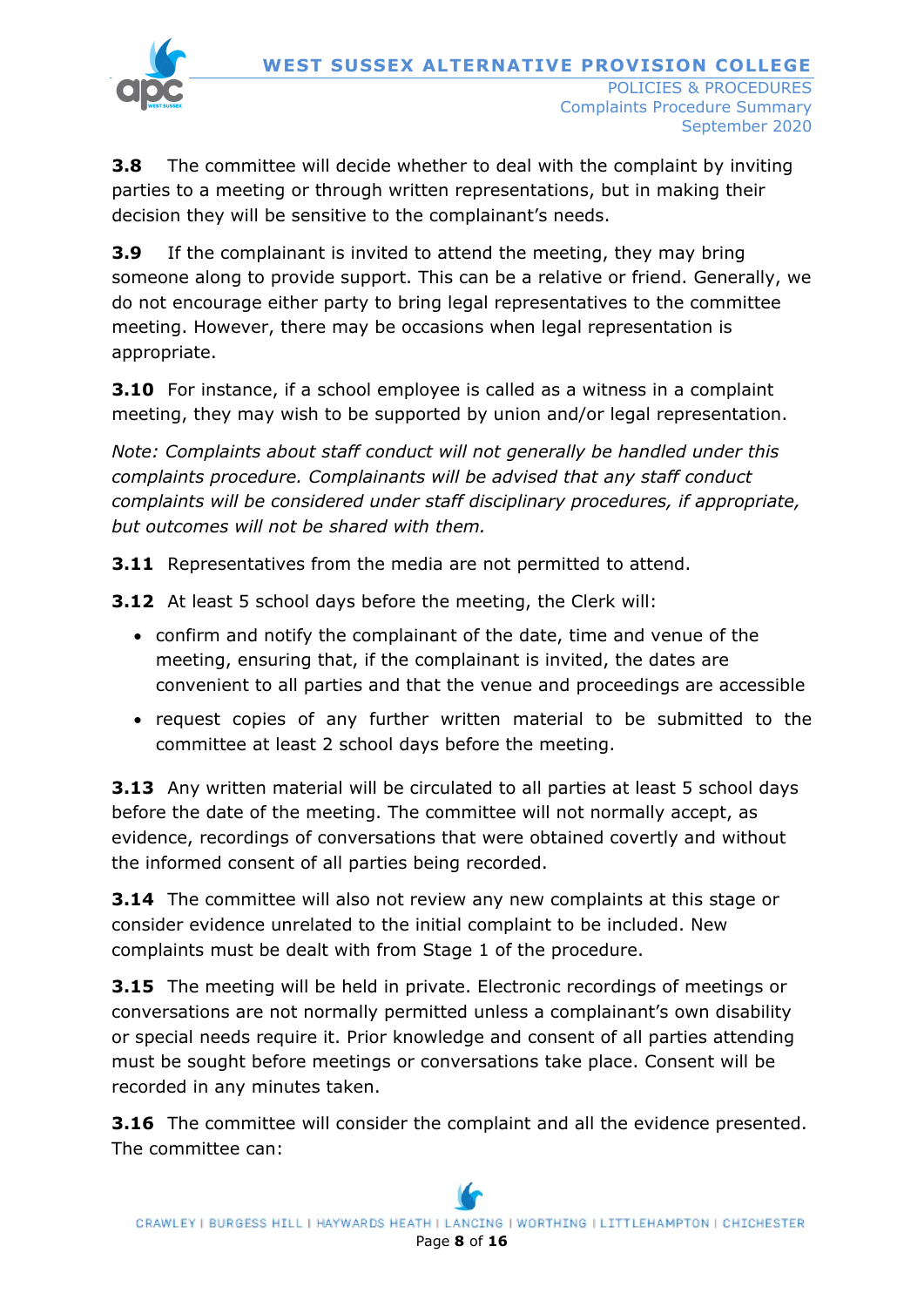

POLICIES & PROCEDURES Complaints Procedure Summary September 2020

- uphold the complaint in whole or in part
- dismiss the complaint in whole or in part.

**3.17**If the complaint is upheld in whole or in part, the committee will:

- decide on the appropriate action to be taken to resolve the complaint
- where appropriate, recommend changes to the school's systems or procedures to prevent similar issues in the future.

**3.18** The Chair of the Committee will provide the complainant and West Sussex Alternative Provision College with a full explanation of their decision and the reason(s) for it, in writing, within 10 school days.

**3.19** The letter to the complainant will include details of how to contact the Department for Education if they are dissatisfied with the way their complaint has been handled by West Sussex Alternative Provision College.

**3.20** If the complaint is:

- jointly about the Chair and Vice Chair or
- the entire governing body or
- the majority of the governing body

Stage 2 will be heard by a committee of independent governors.

**3.21** The response will detail any actions taken to investigate the complaint and provide a full explanation of the decision made and the reason(s) for it. Where appropriate, it will include details of actions West Sussex Alternative Provision College will take to resolve the complaint.

**3.22** The response will also advise the complainant of how to escalate their complaint should they remain dissatisfied.

### 4 Next Steps

**4.1** If the complainant believes the school did not handle their complaint in accordance with the published complaints procedure or they acted unlawfully or unreasonably in the exercise of their duties under education law, they can contact the Department for Education after they have completed Stage 2.

**4.2** The Department for Education will not normally reinvestigate the substance of complaints or overturn any decisions made by West Sussex Alternative Provision College. They will consider whether West Sussex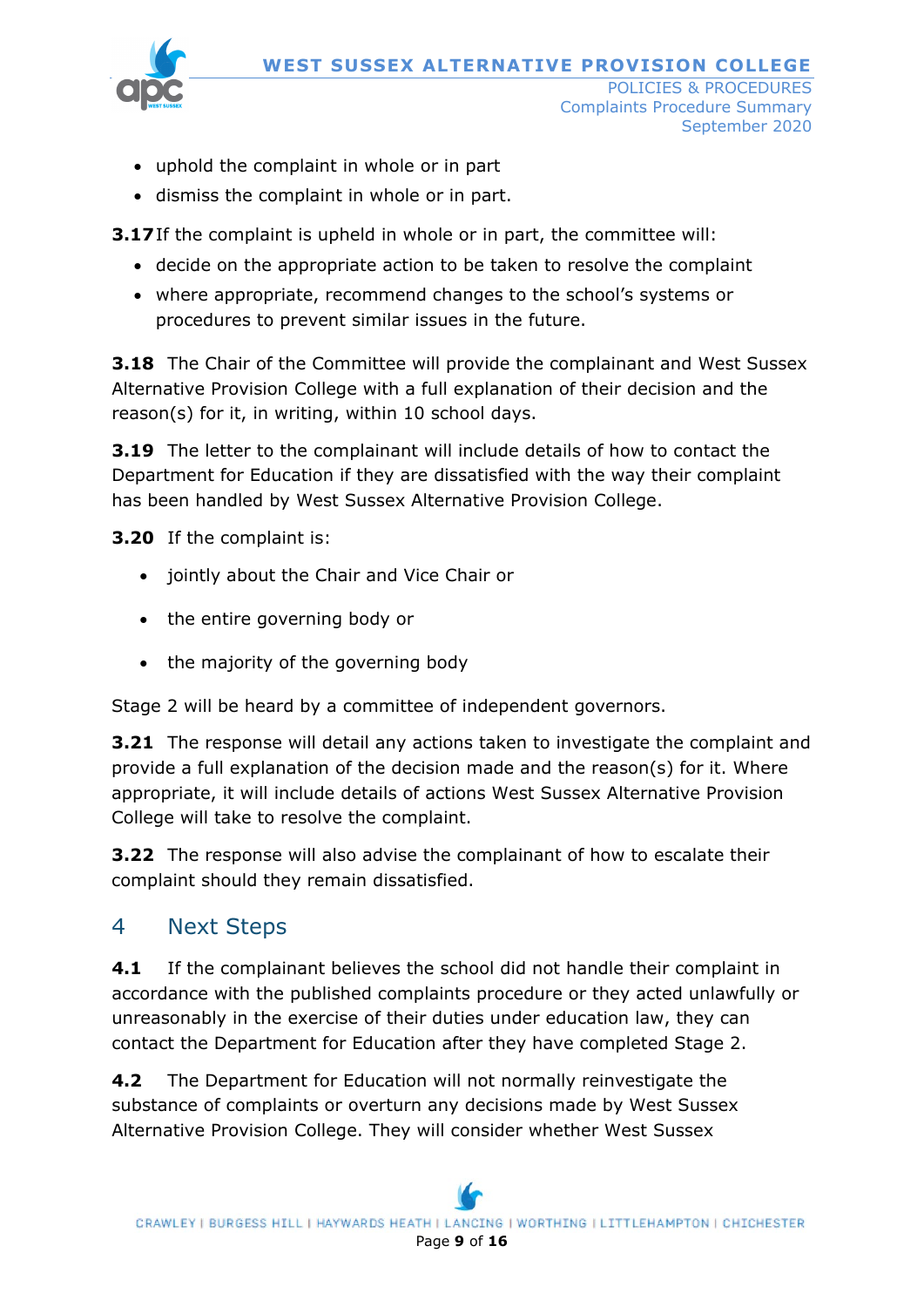

Alternative Provision College has adhered to education legislation and any statutory policies connected with the complaint.

**4.3** The complainant can refer their complaint to the Department for Education online at: [www.education.gov.uk/contactus,](http://www.education.gov.uk/contactus) by telephone on: 0370 000 2288 or by writing to:

Department for Education Piccadilly Gate Store Street Manchester M1 2WD.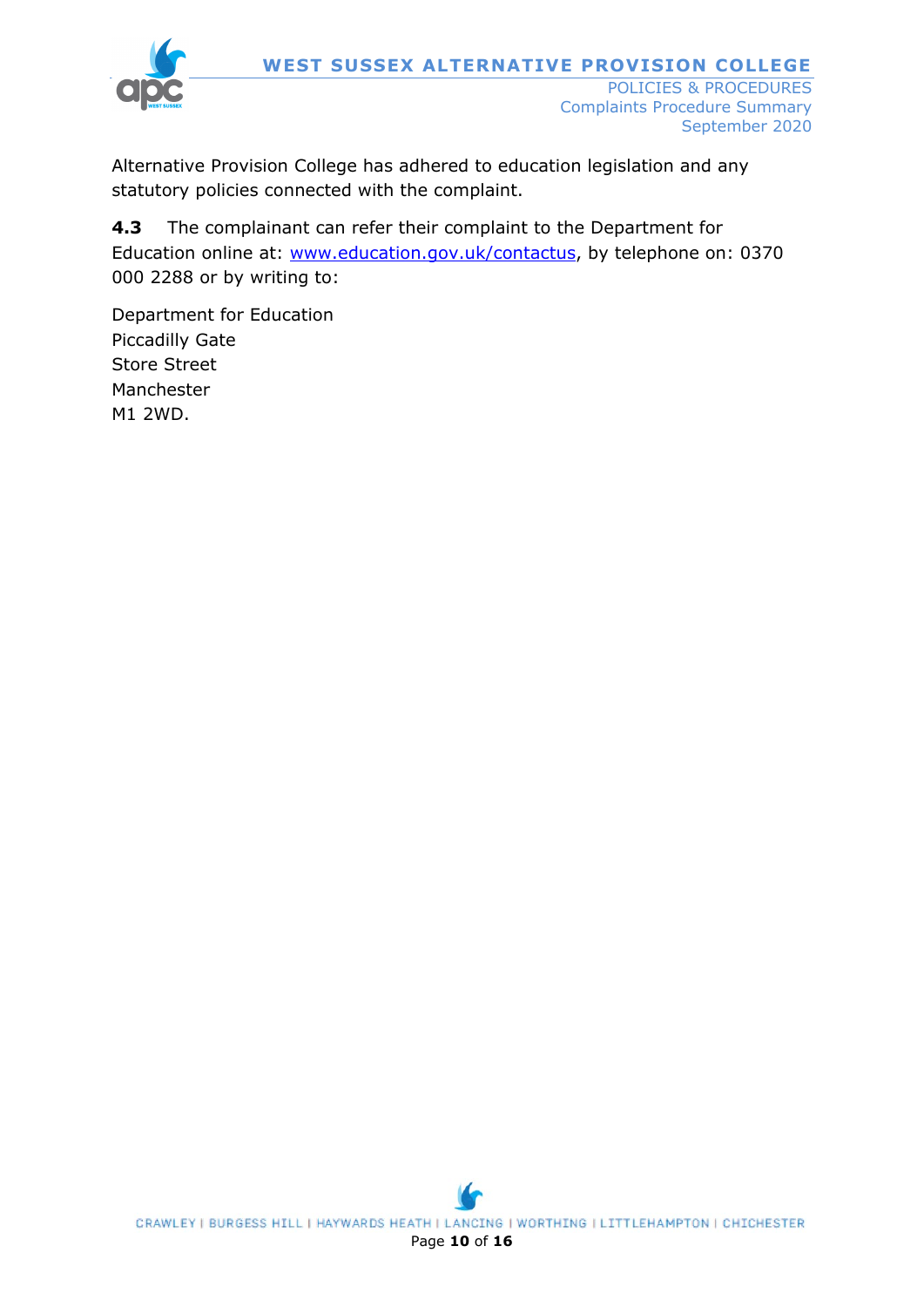

September 2020

#### 5 Complaint Form

Please complete and return to Doug Thomas who will acknowledge receipt and explain what action will be taken.

| Your name:                                                                                                     |  |  |  |
|----------------------------------------------------------------------------------------------------------------|--|--|--|
| Pupil's name (if relevant):                                                                                    |  |  |  |
| Your relationship to the pupil (if relevant):                                                                  |  |  |  |
| <b>Address:</b>                                                                                                |  |  |  |
|                                                                                                                |  |  |  |
| <b>Postcode:</b>                                                                                               |  |  |  |
| Day time telephone number:<br><b>Evening telephone number:</b>                                                 |  |  |  |
| Please give details of your complaint, including whether you have spoken<br>to anybody at the school about it. |  |  |  |
|                                                                                                                |  |  |  |
|                                                                                                                |  |  |  |
|                                                                                                                |  |  |  |
|                                                                                                                |  |  |  |
|                                                                                                                |  |  |  |
|                                                                                                                |  |  |  |
|                                                                                                                |  |  |  |
|                                                                                                                |  |  |  |
|                                                                                                                |  |  |  |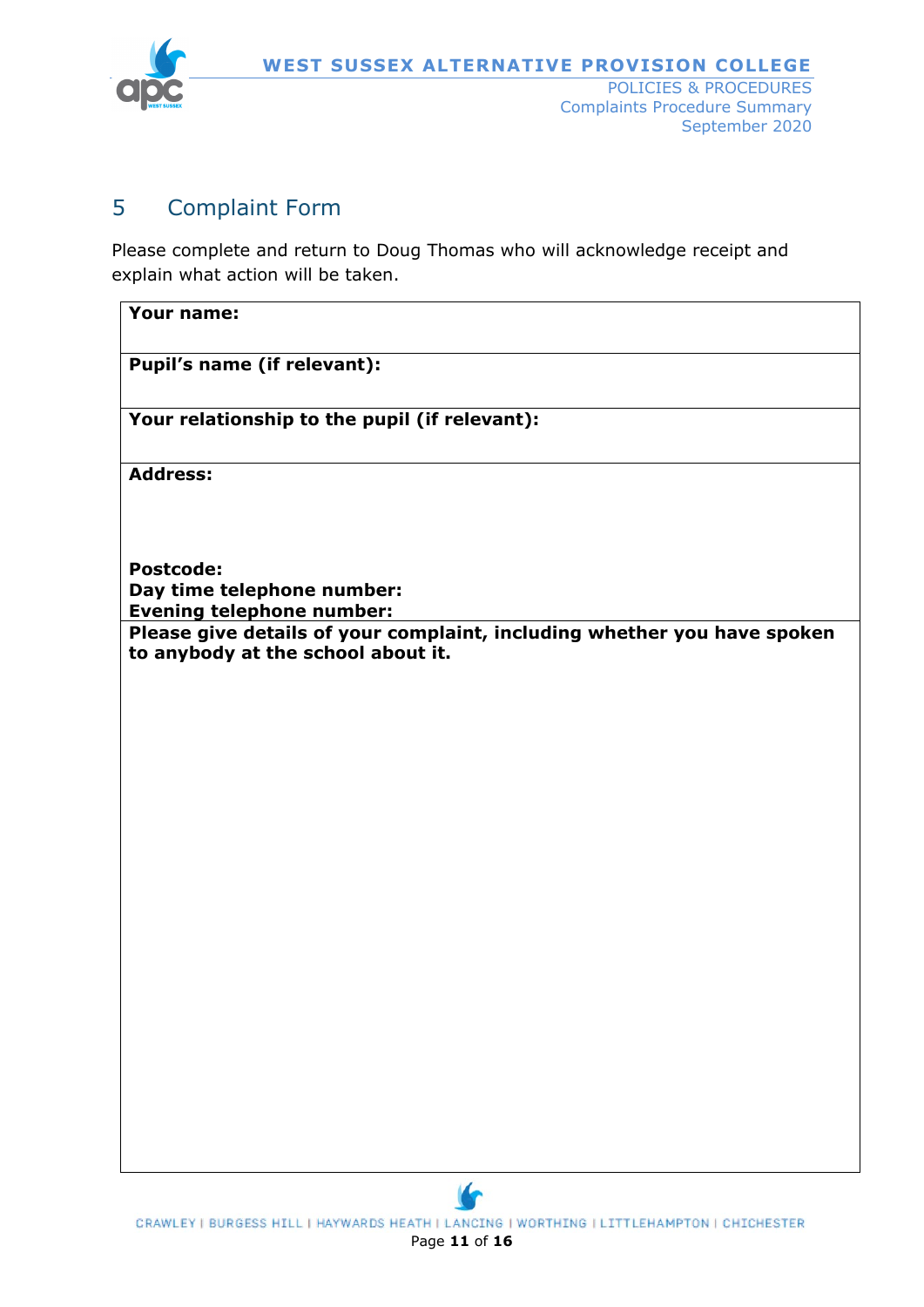

POLICIES & PROCEDURES Complaints Procedure Summary September 2020

| Are you attaching any paperwork? If so, please give details. |
|--------------------------------------------------------------|
|                                                              |
|                                                              |
|                                                              |
|                                                              |
|                                                              |
|                                                              |
|                                                              |
|                                                              |
|                                                              |
|                                                              |
|                                                              |
|                                                              |
| Signature:                                                   |
|                                                              |
| Date:                                                        |
|                                                              |
| <b>Official use</b>                                          |
|                                                              |
| Date acknowledgement sent:                                   |
| By whom:                                                     |
|                                                              |
|                                                              |
| <b>Complaint referred to:</b>                                |
|                                                              |
|                                                              |
| Date:                                                        |
|                                                              |

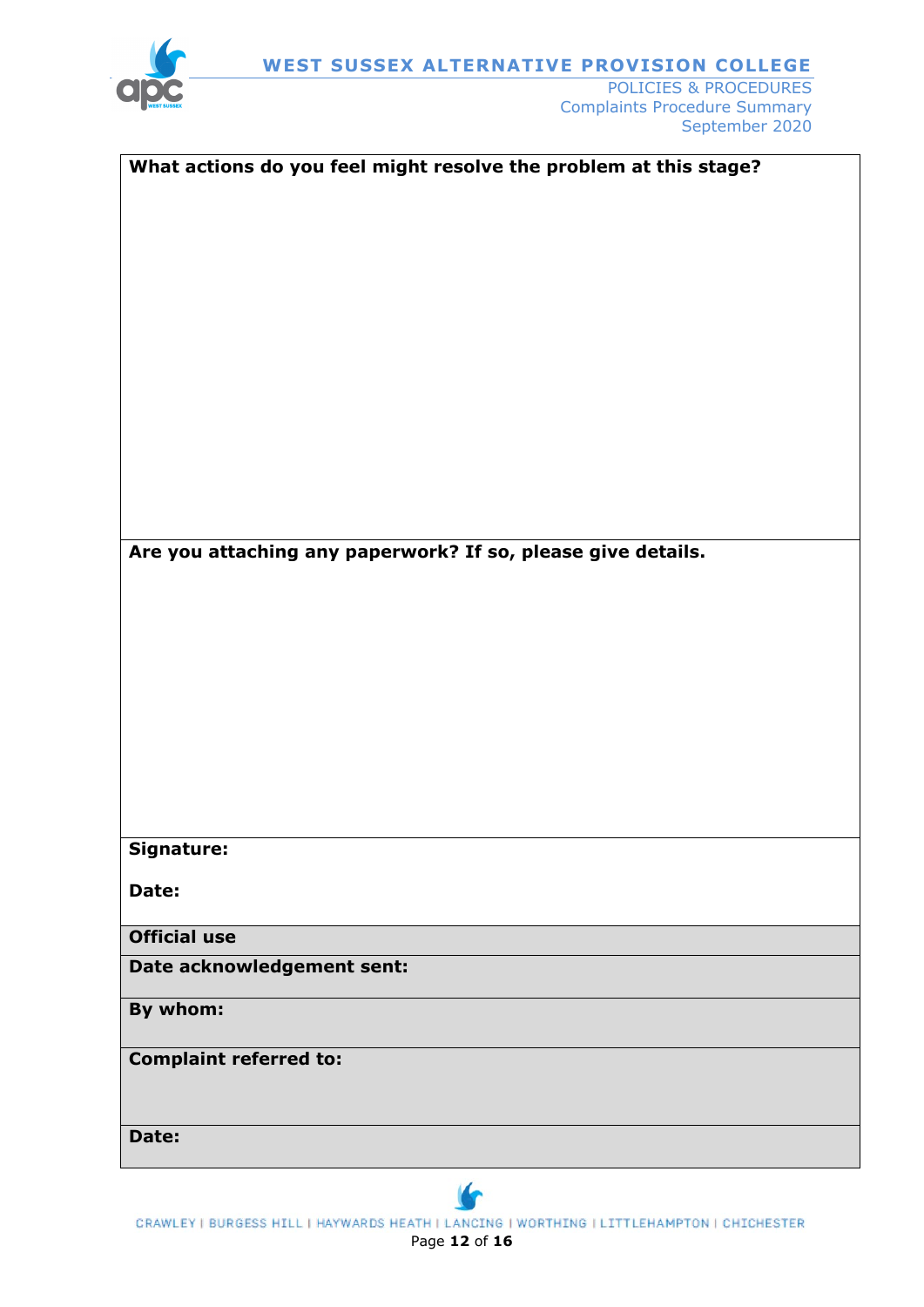**WEST SUSSEX ALTERNATIVE PROVISION COLLEGE**



POLICIES & PROCEDURES Complaints Procedure Summary September 2020

### 6 Roles and Responsibilities

### 6.1 Complainant

The complainant will receive a more effective response to the complaint if they:

- explain the complaint in full as early as possible
- co-operate with the school in seeking a solution to the complaint
- respond promptly to requests for information or meetings or in agreeing the details of the complaint
- ask for assistance as needed
- treat all those involved in the complaint with respect
- refrain from publicising the details of their complaint on social media and respect confidentiality.

## 6.2 Investigator

The investigator's role is to establish the facts relevant to the complaint by:

- providing a comprehensive, open, transparent and fair consideration of the complaint through:
	- o sensitive and thorough interviewing of the complainant to establish what has happened and who has been involved
	- o interviewing staff and children/young people and other people relevant to the complaint
	- o consideration of records and other relevant information
	- o analysing information
- liaising with the complainant and the complaints co-ordinator as appropriate to clarify what the complainant feels would put things right.

The investigator should:

- conduct interviews with an open mind and be prepared to persist in the questioning
- keep notes of interviews or arrange for an independent note taker to record minutes of the meeting
- ensure that any papers produced during the investigation are kept securely pending any appeal
- be mindful of the timescales to respond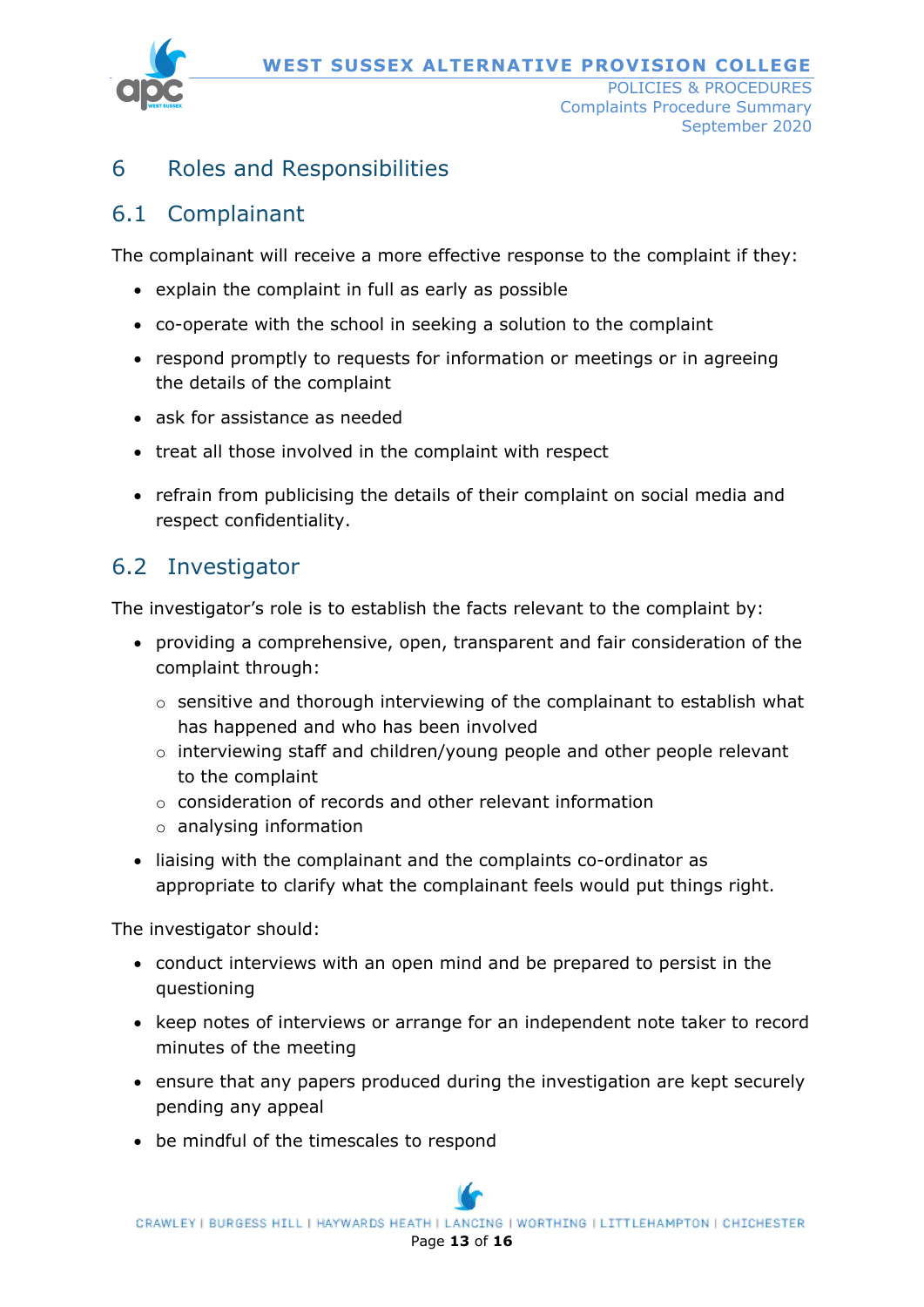

• prepare a comprehensive report for the head teacher or complaints committee that sets out the facts, identifies solutions and recommends courses of action to resolve problems.

The head teacher or complaints committee will then determine whether to uphold or dismiss the complaint and communicate that decision to the complainant, providing the appropriate escalation details.

#### 6.3 Complaints Co-ordinator (this could be the head teacher / designated complaints governor or other staff member providing administrative support)

The complaints co-ordinator should:

- ensure that the complainant is fully updated at each stage of the procedure
- liaise with staff members, head teacher, Chair of Governors, Clerk and LAs (if appropriate) to ensure the smooth running of the complaints procedure
- be aware of issues regarding:
	- o sharing third party information
	- o additional support. This may be needed by complainants when making a complaint including interpretation support or where the complainant is a child or young person
- keep records.

### 6.4 Clerk to the Governing Body

The Clerk is the contact point for the complainant and the committee and should:

- ensure that all people involved in the complaint procedure are aware of their legal rights and duties, including any under legislation relating to school complaints, education law, the Equality Act 2010, the Freedom of Information Act 2000, the Data Protection Act (DPA) 2018 and the General Data Protection Regulations (GDPR)
- set the date, time and venue of the meeting, ensuring that the dates are convenient to all parties (if they are invited to attend) and that the venue and proceedings are accessible
- collate any written material relevant to the complaint (for example; stage 1 paperwork, school and complainant submissions) and send it to the parties in advance of the meeting within an agreed timescale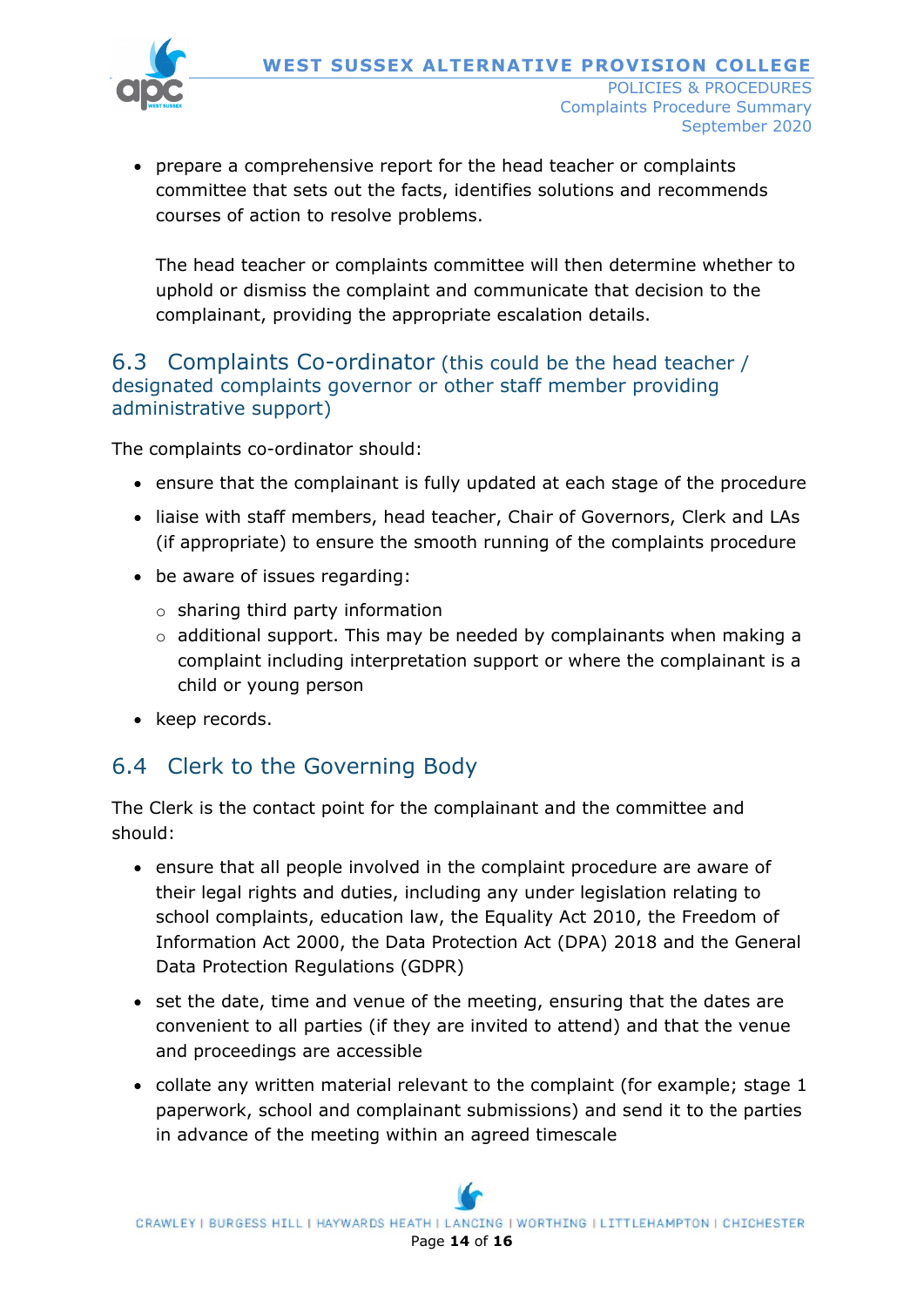

POLICIES & PROCEDURES Complaints Procedure Summary September 2020

- record the proceedings
- circulate the minutes of the meeting
- notify all parties of the committee's decision.

## 6.5 Committee Chair

The committee's chair, who is nominated in advance of the complaint meeting, should ensure that:

- both parties are asked (via the Clerk) to provide any additional information relating to the complaint by a specified date in advance of the meeting
- the meeting is conducted in an informal manner, is not adversarial, and that, if all parties are invited to attend, everyone is treated with respect and courtesy
- complainants who may not be used to speaking at such a meeting are put at ease. This is particularly important if the complainant is a child/young person
- the remit of the committee is explained to the complainant
- written material is seen by everyone in attendance, provided it does not breach confidentiality or any individual's rights to privacy under the DPA 2018 or GDPR.

If a new issue arises it would be useful to give everyone the opportunity to consider and comment upon it; this may require a short adjournment of the meeting

- both the complainant and the school are given the opportunity to make their case and seek clarity, either through written submissions ahead of the meeting or verbally in the meeting itself
- the issues are addressed
- key findings of fact are made
- the committee is open-minded and acts independently
- no member of the committee has an external interest in the outcome of the proceedings or any involvement in an earlier stage of the procedure
- the meeting is minuted
- they liaise with the Clerk (and complaints co-ordinator, if the school has one).